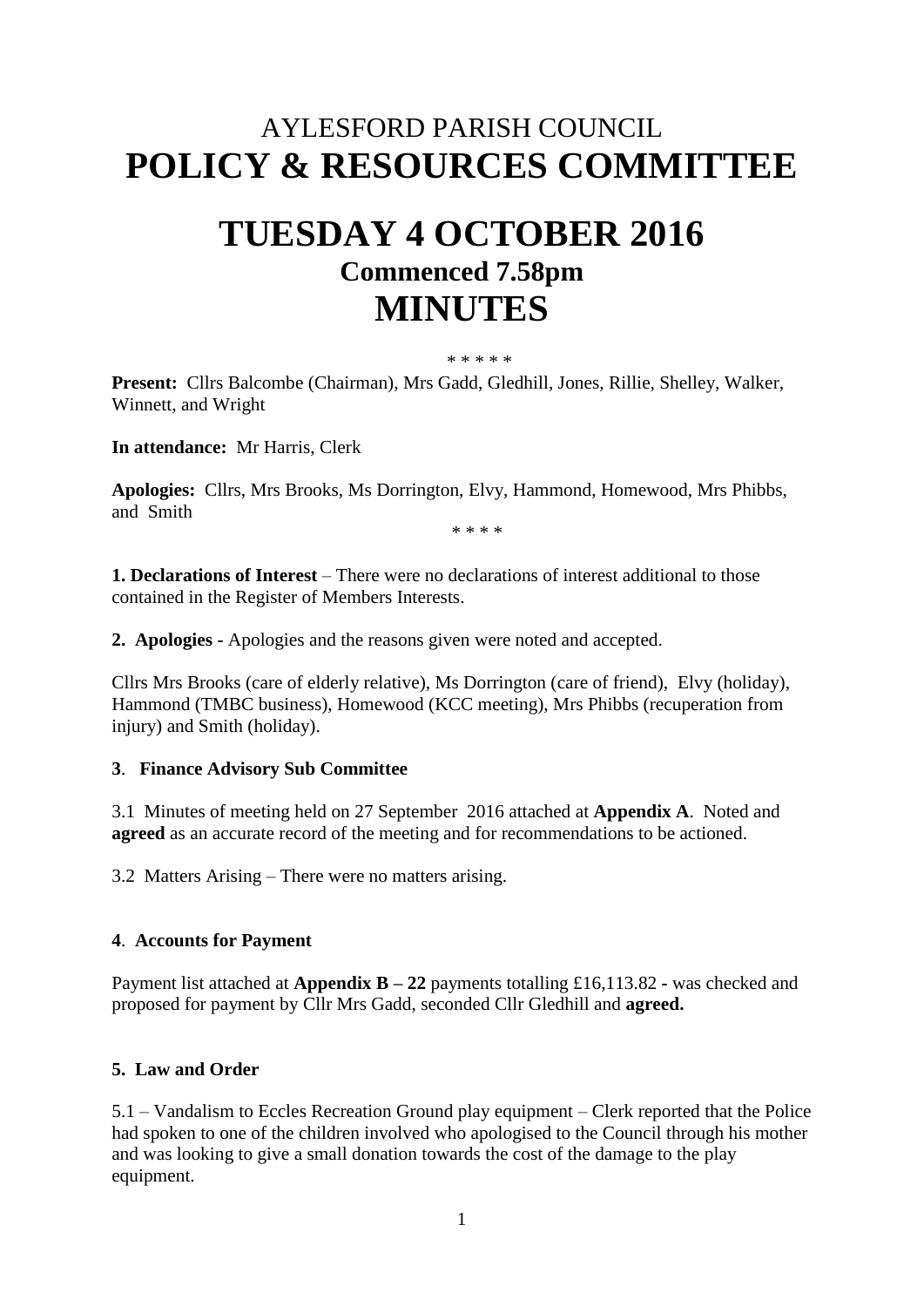## **6**. **Rugby Club/Netball League –** No report to this meeting.

**7**. **Flood Defences -** No report to this meeting

## **8. Council Vacancies**

Current vacancies: 3 Aylesford South. Noted.

## 9. **Any Other Business/Correspondence**

9.1 – Extension of Council Tax Referendum to Parishes – Clerk reported that the Government had issued a consultation paper on the 2017/18 Local Government Finance Settlement part of which was seeking comments on the possibility of extending the Council tax Referendum to Parish Councils and in particular those with a Band D precept of £75.46 and a total precept of at least £500k. The Council did not meet either of these criteria. It was **agreed** that the Council would not respond to the consultation paper.

#### 10. **Exclusion of the Press and Public**

It was **agreed** that the Press and Public should be excluded from the remainder of the meeting because of the confidential nature of the business to be discussed.

Following the Closed Session, there was no further business and the meeting closed at 8.26pm.